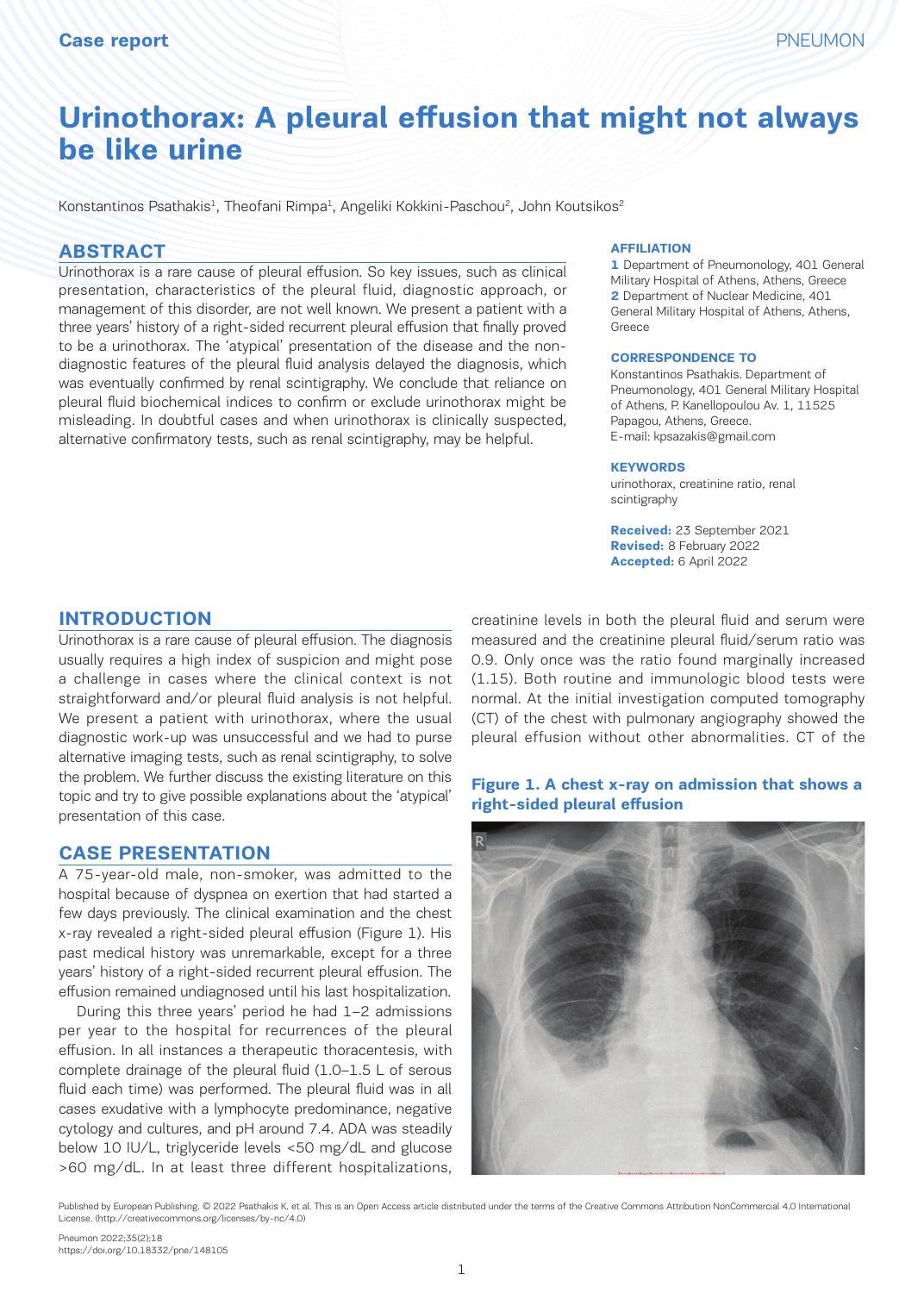**Figure 2. Computed tomography (CT) of the** *ln* the **abdomen with intravenous renogram. Contrast**  *significant deformation of the right kidney* **enhancement of both kidneys is visible. The asterisk denotes the renal cyst, which caused significant deformation of the right kidney** 



**the chest and upper abdomen (B), at 4 hours,** starring of the scan of **th demonstrate intense accumulation of the have** have **radiopharmaceutical in the right hemithorax. Both** be a *a photopenic area that changes the shape of the right kidney and corresponds to the large renal*  **kidneys are also visible. The asterisk denotes a photopenic area that changes the shape of the Figure 3. Renal scintigraphy with Tc-99m DTPA. A delayed whole-body scan (A) and a scan of right kidney and corresponds to the large renal cyst (R: right; L: left; Tc-99m DTPA: technetium99m diethylene triamine pentaacetic acid)** 



abdomen was normal, except for a right-sided renal cyst of maximum diameter 7 cm (Figure 2). The patient refused medical thoracoscopy and was left under observation, as an outpatient, since there were long intervals of six or even more months, where he was asymptomatic and without pleural fluid on chest x-ray.

In the last hospitalization, the repetition of thoracentesis, blood tests and CT imaging of the chest and abdomen, did not add any novel diagnostic finding. At this stage, a renal scintigraphy with technetium<sup>99m</sup> diethylene triamine pentaacetic acid (Tc-99m DTPA) was performed, which revealed accumulation of the radiopharmaceutical at the right hemithorax (Figure 3). The test was diagnostic for urinothorax. An intravenous CT renogram was performed to discover the site of urine extravasation, but it was negative (Figure 2). Neither the renal scintigraphy nor the CT renogram detected a urinoma (the renal cyst itself was 'negative' on both examinations, which is compatible with its cystic nature). The patient denied further interventions.

# **DISCUSSION**

Urinothorax is the accumulation of urine in the pleural space. It is due to obstructive uropathy or injury to the urinary tract and usually occurs in the hemithorax that is ipsilateral to the underlying uropathy $1-3$ . The mechanism of urine transit to the pleural space is unclear. It seems that urine, after its exit to the retroperitoneal space follows the path of 'least resistance' towards the negative pressure of the thoracic cavity, and finally reaches the pleura passing through anatomical defects of the diaphragm. Furthermore, regional lymphatics might have a complementary role in this process $2,4,5$ . In our case, the mechanism of urinothorax was not apparent. However, we believe that the cause was the renal cyst, which lead to the marked distortion of the right renal pelvis. We speculate that, since the patient exercised regularly, physical activity might have been an add-on factor that caused intermittently microtraumas to the distorted pelvis and oozing of urine to the retroperitoneum.

Urinothorax is a rare disease entity. Until the end of 2017, less than 100 cases had been reported<sup>3,4</sup>. Most publications are case reports of 1–4 patients, so key issues about urinothorax such as clinical course, characteristics of the pleural fluid or management, are not well known. Moreover, the reported information is heterogenic. Some articles highlight the clinical characteristics of the patients while others stress diagnostic and therapeutic aspects. It is not uncommon for the diagnosis to be established without determining biochemical parameters of the pleural fluid such as creatinine pleural fluid/serum ratio, pH, or glucose levels<sup>3</sup>. In most reported cases, diagnosis was based on the association of a pleural effusion with obstructive or traumatic uropathy, and resolution of the effusion after treatment of the obstruction or trauma<sup>1,2</sup>.

It is important to note that common perceptions about the pleural fluid characteristics in urinothorax (e.g. odor, its transudative nature, low glucose levels, and pH), are based on a small proportion of the published cases<sup>1,3</sup>. Toubes et al.3 reviewed the literature until 2017 and found 88 cases with urinothorax. The odor of pleural fluid (urine-like or ammoniacal) was mentioned in only 8 cases. The question